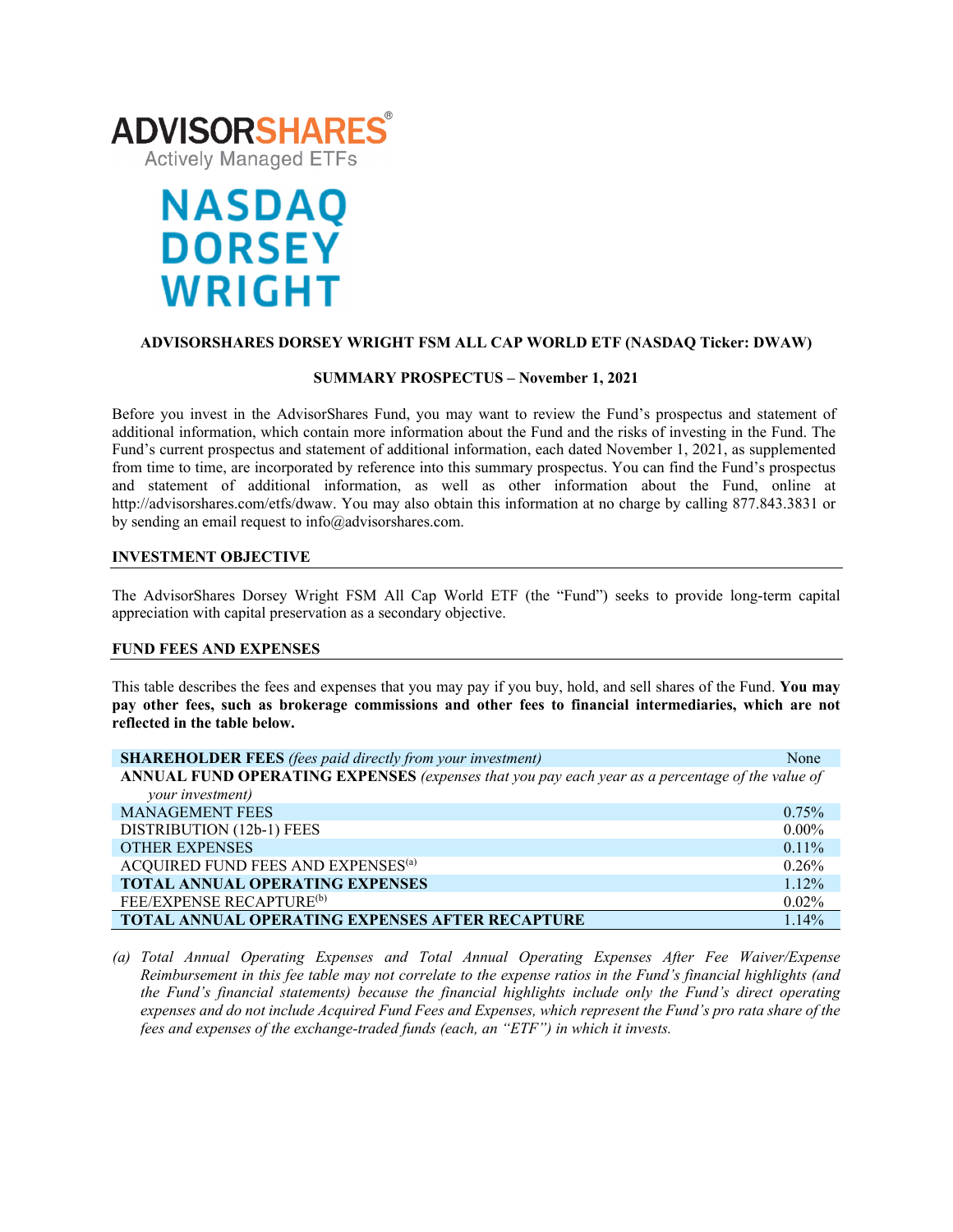*(b) AdvisorShares Investments, LLC (the "Advisor") has contractually agreed to waive its fees and/or reimburse expenses to keep net expenses (excluding amounts payable pursuant to any plan adopted in accordance with Rule 12b-1, interest expense, taxes, brokerage commissions, acquired fund fees and expenses, other expenditures which are capitalized in accordance with generally accepted accounting principles, and extraordinary expenses) from exceeding 0.99% of the Fund's average daily net assets for at least one year from the date of this Prospectus. The expense limitation agreement may be terminated without payment of any penalty (i) by the Trust for any reason and at any time and (ii) by the Advisor, for any reason, upon ninety (90) days' prior written notice to the Trust, such termination to be effective as of the close of business on the last day of the then-current one-year period. If it becomes unnecessary for the Advisor to waive fees or reimburse expenses, the Trust's Board of Trustees may permit the Advisor to retain the difference between the Fund's total annual operating expenses and the expense limitation currently in effect, or, if lower, the expense limitation that was in effect at the time of the waiver and/or reimbursement, to recapture all or a portion of its prior fee waivers or expense reimbursements within three years of the date they were waived or reimbursed.*

# **EXAMPLE**

This Example is intended to help you compare the cost of investing in the shares of the Fund with the cost of investing in other funds. This Example does not take into account brokerage commissions and other fees to financial intermediaries that you may pay when purchasing or selling shares of the Fund. If these fees were included, your costs would be higher.

The Example assumes that you invest \$10,000 in the Fund for the time periods indicated and then sell all of your shares at the end of those periods. The Example also assumes that your investment has a 5% return each year and that the Fund's operating expenses remain the same. Although your actual costs may be higher or lower, based on these assumptions your costs would be:

|                                                   |       |                        | 1 YEAR 3 YEARS 5 YEARS 10 YEARS |
|---------------------------------------------------|-------|------------------------|---------------------------------|
| AdvisorShares Dorsey Wright FSM All Cap World ETF | \$116 | $$358$ $$619$ $$1,365$ |                                 |
|                                                   |       |                        |                                 |

# **PORTFOLIO TURNOVER**

The Fund pays transaction costs, such as commissions, when it buys and sells (or "turns over" its portfolio). A higher portfolio turnover rate may indicate higher transaction costs and may result in higher taxes when Fund shares are held in a taxable account. These costs, which are not reflected in Total Annual Operating Expenses or in the Example, affect the Fund's performance. This rate excludes the value of portfolio securities received or delivered as a result of in-kind creations or redemptions of the Fund's shares. During the most recent fiscal year ended June 30, 2021, the Fund's portfolio turnover rate was 209% of the average value of its portfolio.

# **PRINCIPAL INVESTMENT STRATEGIES**

The Fund is an actively managed ETF that is primarily a "fund of funds." The Advisor seeks to achieve the Fund's investment objective by investing in ETFs that invest primarily in domestic and foreign equity securities of any capitalization, including in emerging markets. During periods in which the Advisor believes the market indicates broad equity weakness and cash strength, the Fund invests in fixed income ETFs with a short or ultra-short duration, money market funds, cash and cash equivalents ("Defensive Investments"). The Fund may invest in affiliated and unaffiliated ETFs.

The Advisor allocates the Fund's portfolio investments using research obtained from the FSM Core Solution All Cap World Core Model (the "FSM All Cap World Model"), a proprietary model developed by Dorsey, Wright and Associates, LLC ("DWA"). The FSM All Cap World Model applies a proprietary ranking system based on certain technical indicators to a pre-determined universe of domestic and foreign equity ETFs, selected by DWA. Each ETF within the universe that ranks in a top tier is identified for inclusion in the model. If an ETF no longer ranks in a top tier at the time of rebalancing, then that ETF is removed and the position is allocated to a Defensive Investment.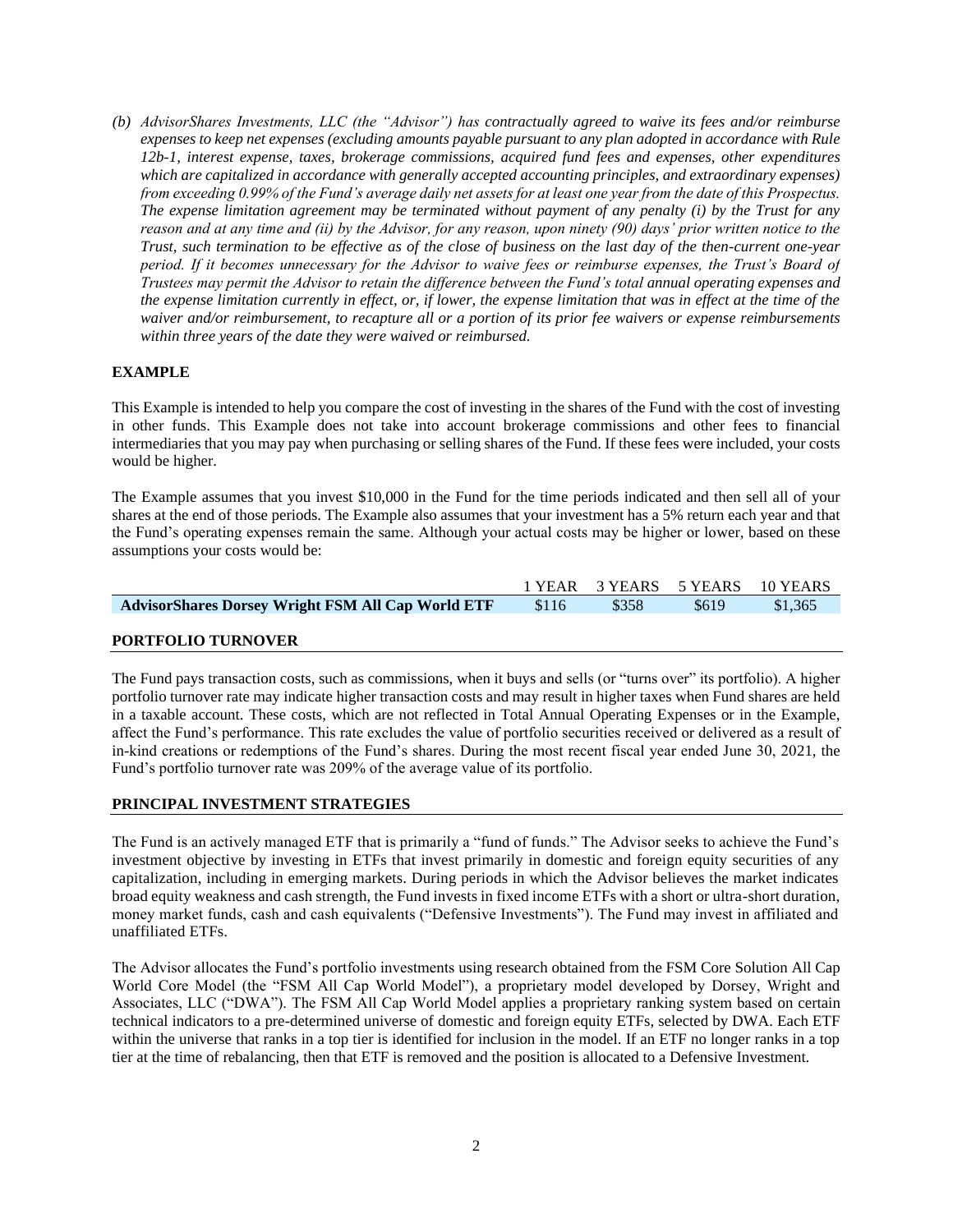The Advisor uses the FSM All Cap World Model to measure the relative ranking of the Fund's core portfolio. When the model identifies broad equity weakness and cash strength, the Advisor will sell equity positions in order to allocate some or all of the portfolio to Defensive Investments. When the Fund is invested in Defensive Investments, the Advisor will shorten the Fund's rebalancing frequency to seek to move back into equity ETF positions once the model again identifies favorable equity market conditions. The Fund's strategy may involve frequent buying and selling securities, which may lead to relatively high portfolio turnover.

The Fund also may invest in repurchase agreements.

### **PRINCIPAL RISKS OF INVESTING IN THE FUND**

The Fund is subject to a number of risks, described below, that may affect the value of its shares including the possible loss of money. As with any fund, there is no guarantee that the Fund will achieve its investment objective.

**Allocation Risk.** The Fund's particular allocations may have a significant effect on the Fund's performance. Allocation risk is the risk that the selection of ETFs and the allocation of assets among such ETFs will cause the Fund to underperform other funds with a similar investment objective that do not allocate their assets in the same manner or the market as a whole.

**Equity Risk.** The prices of equity securities rise and fall daily. These price movements may result from factors affecting individual issuers, industries or the stock market as a whole. In addition, equity markets tend to move in cycles which may cause stock prices to fall over short or extended periods of time.

**ETF Market Risk.** In stressed market conditions, the market for certain ETF shares may become less liquid in response to deteriorating liquidity in the markets for the ETF's underlying portfolio holdings. This adverse effect on liquidity for the ETF's shares in turn can lead to differences between the market price of the ETF's shares and the underlying value of those shares. In addition, there are a limited number of institutions that act as authorized participants. If these institutions exit the business or are, for any reason, unable to process creation and/or redemption orders with respect to the Fund, or purchase and sell securities in connection with creation and/or redemption orders, as applicable, and no other authorized participant steps forward to create or redeem, or purchase or sell securities, as applicable, Fund shares may trade at a premium or discount to their net asset value ("NAV") and possibly face operational issues such as trading halts and/or delisting. The absence of an active market in the Fund's shares could lead to a heightened risk of differences between the market price of the Fund's shares and the underlying value of those shares.

Foreign Investment Risk. The Fund's investments in securities of foreign issuers, including ADRs, may involve certain risks that are greater than those associated with investments in securities of U.S. issuers. These include risks of adverse changes in foreign economic, political, regulatory and other conditions; changes in currency exchange rates or exchange control regulations (including limitations on currency movements and exchanges); differing accounting, auditing, financial reporting, and legal standards and practices; differing securities market structures; and higher transaction costs. In addition, the securities of some foreign companies may be less liquid and, at times, more volatile than securities of comparable U.S. companies.

**Management Risk.** The Advisor continuously evaluates the Fund's holdings, purchases and sales with a view to achieving the Fund's investment objective. However, achievement of the stated investment objective cannot be guaranteed. The Advisor's judgment about the markets, the economy, or companies may not anticipate actual market movements, economic conditions or company performance, and these factors may affect the return on your investment.

**Market Risk.** Due to market conditions, the value of the Fund's investments may fluctuate significantly from day to day. Price fluctuations may be temporary or may last for extended periods. This volatility may cause the value of your investment in the Fund to decrease. Local, regional, or global events such as war, acts of terrorism, the spread of infectious illness or other public health issues, recessions, or other events could have a significant impact on the market generally and on specific securities. The market value of a security may also decline because of factors that affect a particular industry or industries, such as labor shortages or increased production costs and competitive conditions within an industry. Because of its link to the markets, an investment in the Fund may be more suitable for long-term investors who can bear the risk of short-term principal fluctuations, which at times may be significant.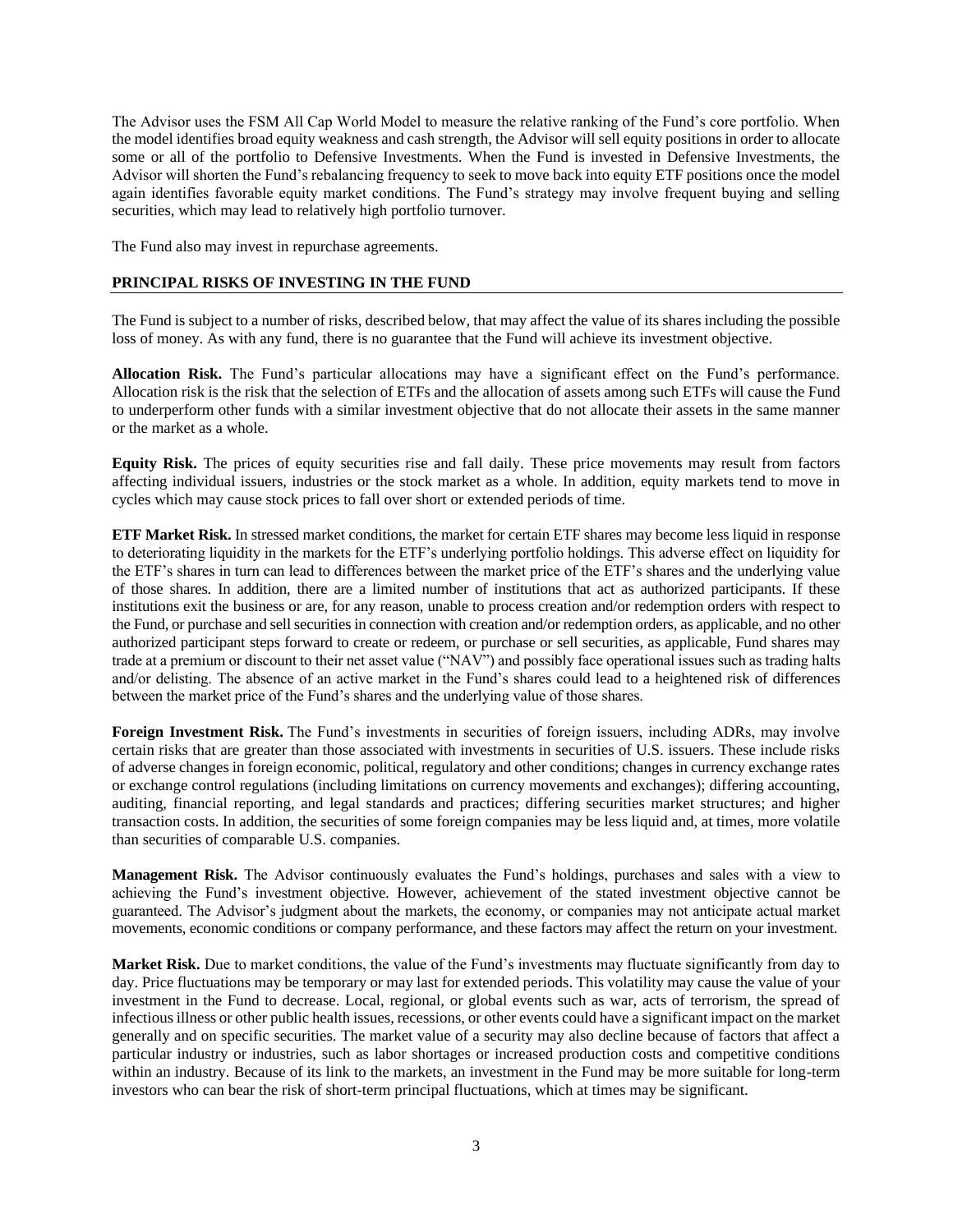**Portfolio Turnover Risk.** The Fund may experience relatively high portfolio turnover, which may result in increased transaction costs and Fund performance that is lower than expected.

**Repurchase Agreement Risk.** The Fund will be subject to credit risk with respect to the counterparties with which the Fund enters into repurchase agreements, including with respect to recovering or realizing on collateral.

**Trading Risk.** Shares of the Fund may trade above or below their NAV. The trading price of the Fund's shares may deviate significantly from their NAV during periods of market volatility and, in such instances, you may pay significantly more or receive significantly less than the underlying value of the Fund's shares. There can be no assurance that an active trading market for the Fund's shares will develop or be maintained. In addition, trading in shares of the Fund may be halted because of market conditions or for reasons that, in the view of the NASDAQ Stock Market LLC (the "Exchange"), make trading in shares inadvisable.

**Underlying ETF Risk.** Through its investments in ETFs, the Fund is subject to the risks associated with the ETFs' investments or reference assets/benchmark components, including the possibility that the value of the securities or instruments held by or linked to an ETF could decrease. These risks include any combination of the risks described below, as well as certain of the other risks described in this section. The Fund's exposure to a particular risk will be proportionate to the Fund's overall allocation to the ETFs and the ETFs' asset allocation.

- Concentration Risk. An ETF may, at various times, concentrate in the securities of a particular industry, group of industries, or sector, and when a fund is over-weighted in an industry, group of industries, or sector, it may be more sensitive to any single economic, business, political, or regulatory occurrence than a fund that is not over-weighted in an industry, group of industries, or sector.
- Credit Risk. Certain of the ETFs are subject to the risk that a decline in the credit quality of a portfolio investment or reference asset could cause the ETF's share price to fall. The ETFs could lose money if the issuer or guarantor of a portfolio investment or the counterparty to a derivatives contract fails to make timely principal or interest payments or otherwise honor its obligations.
- Currency Risk. An ETF's direct and indirect exposure to foreign currencies subjects it to the risk that those currencies will decline in value relative to the U.S. dollar.
- Emerging Markets Risk. Emerging markets, which consist of countries or markets with low to middle income economies as classified by the World Bank and other countries or markets with similar characteristics as determined by the Advisor, can be subject to greater social, economic, regulatory, and political uncertainties and can be extremely volatile.
- Equity Risk. The prices of equity securities rise and fall daily. These price movements may result from factors affecting individual issuers, industries or the stock market as a whole. In addition, equity markets tend to move in cycles which may cause stock prices to fall over short or extended periods of time.
- Fixed Income Securities Risk. An ETF's investments in, or exposure to, fixed income securities are subject to the risk that the securities may be paid off earlier or later than expected. Either situation could cause the ETF to hold securities paying lower- than-market rates of interest, which could hurt the Fund's yield or share price.
- Foreign Securities Risk. An ETF's investments in, or exposure to, foreign issuers involve certain risks including, but not limited to, risks of adverse changes in foreign economic, political, regulatory and other conditions, or changes in currency exchange rates or exchange control regulations (including limitations on currency movements and exchanges). In certain countries, legal remedies available to investors may be more limited than those available with respect to investments in the United States. In addition, the securities of some foreign companies may be less liquid and, at times, more volatile than securities of comparable U.S. companies.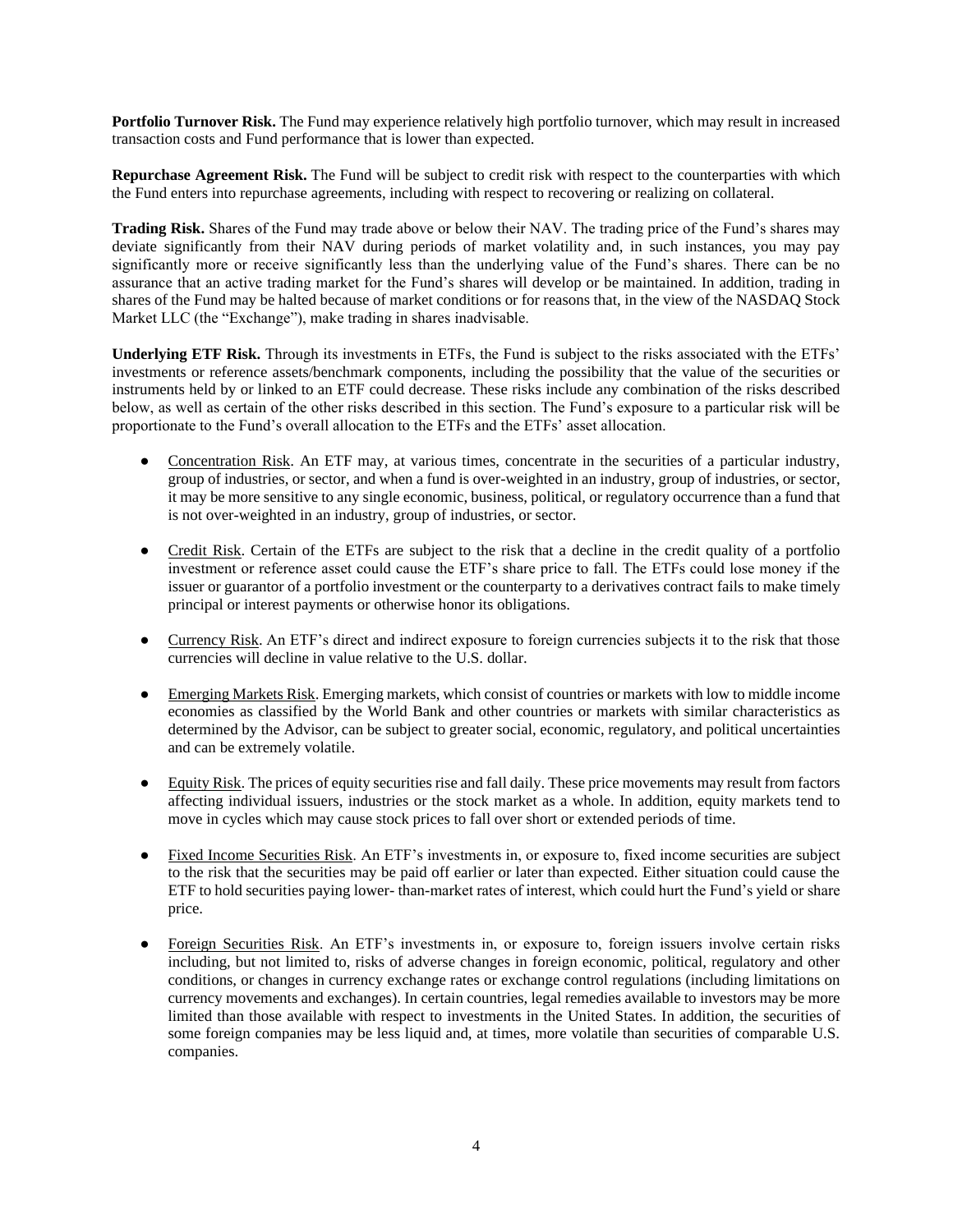- High-Yield Risk. An ETF may invest in, or be exposed to, high-yield securities and unrated securities of similar credit quality (commonly known as "junk bonds"). High-yield securities generally pay higher yields (greater income) than investment in higher quality securities; however, high-yield securities and junk bonds may be subject to greater levels of interest rate, credit and liquidity risk than funds that do not invest in such securities, and are considered predominantly speculative with respect to an issuer's continuing ability to make principal and interest payments.
- Income Risk. An ETF may derive dividend and interest income from certain of its investments. This income can vary widely over the short- and long-term. If prevailing market interest rates drop, distribution rates of an ETF's income producing investments may decline which then may adversely affect the Fund's value.
- Interest Rate Risk. An ETF's investments in or exposure to fixed income securities are subject to the risk that interest rates rise and fall over time. As with any investment whose yield reflects current interest rates, an ETF's yield will change over time. During periods when interest rates are low, an ETF's yield (and total return) also may be low. To the extent that the investment advisor or issuer of an ETF anticipates interest rate trends imprecisely, the ETF could miss yield opportunities or its share price could fall.

#### **FUND PERFORMANCE**

The bar chart and table that follow show how the Fund has performed on a calendar year basis and provide an indication of the risks of investing in the Fund. The table also shows how the Fund's performance compares to the MSCI All Country World Index (Net), which is an unmanaged free float-adjusted market capitalization weighted index that is designed to measure the equity market performance of developed and emerging markets. Both the bar chart and the table assume the reinvestment of all dividends and distributions. Past performance (before and after taxes) does not necessarily indicate how the Fund will perform in the future.

Updated performance information is available on the Fund's website at www.advisorshares.com.



# **Calendar Year Total Returns**

The Fund's year-to-date total return as of September 30, 2021 was -4.16%.

#### **Best and Worst Quarter Returns (for the period reflected in the bar chart above)**

|                       | <b>Return</b> | <b>Quarter/Year</b> |
|-----------------------|---------------|---------------------|
| <b>Highest Return</b> | 27.97%        | 20/2020             |
| <b>Lowest Return</b>  | $-12.21\%$    | Q/2020              |